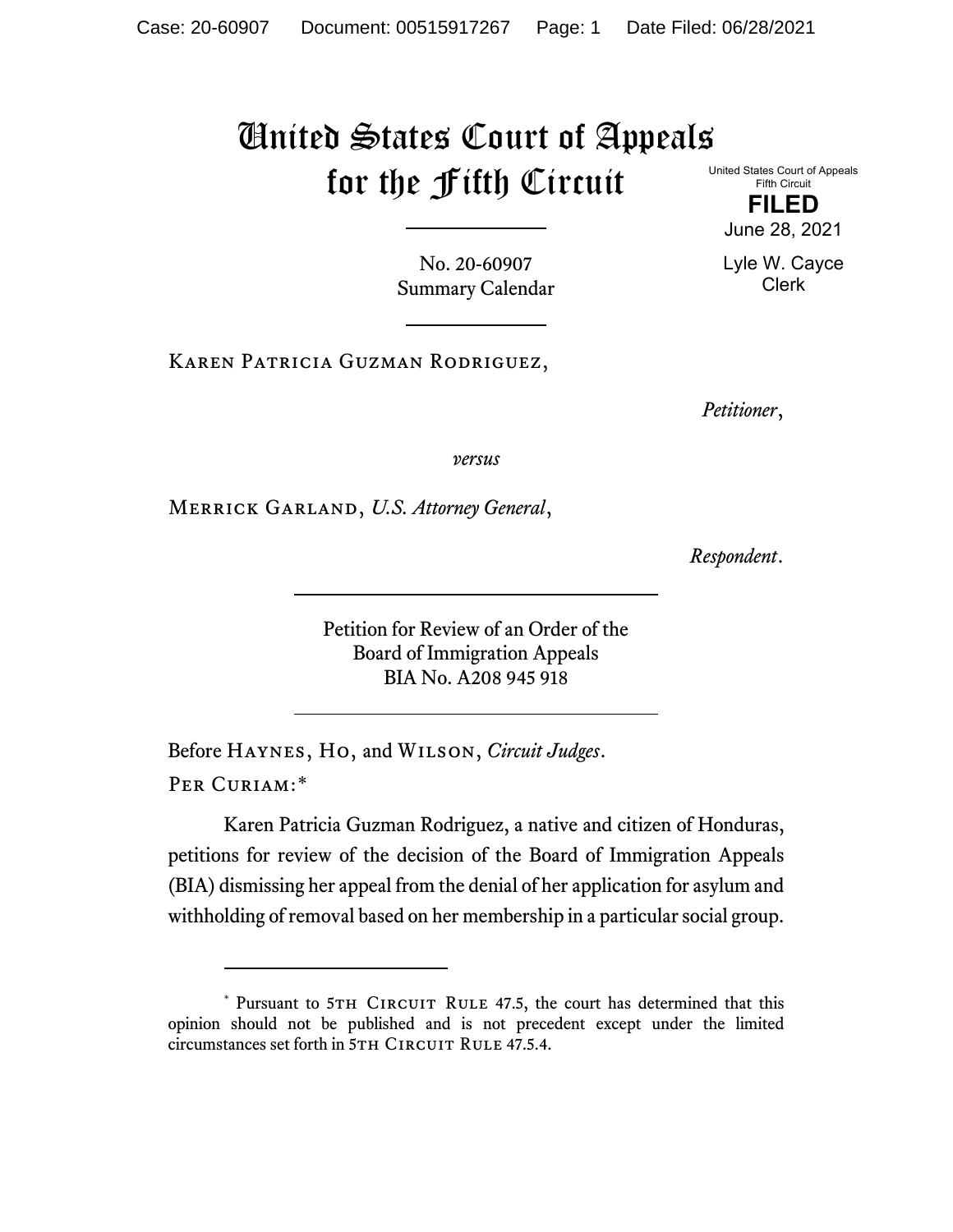## No. 20-60907

She does not challenge the denial of her claim for relief based upon political opinion or her claim for protection under the Convention Against Torture and therefore has abandoned those claims. *See Soadjede v. Ashcroft*, 324 F.3d 830, 833 (5th Cir. 2003).

This court reviews the final decision of the BIA and will only consider the decision of the Immigration Judge where it influenced the decision of the BIA. *See Zhu v. Gonzales*, 493 F.3d 588, 593 (5th Cir. 2007). Questions of law are reviewed de novo and factual findings for substantial evidence. *See id.* at 594; *Wang v. Holder*, 569 F.3d 531, 536 (5th Cir. 2009). Under the substantial evidence standard, this court may not reverse an immigration court's factual findings unless "the evidence was so compelling that no reasonable factfinder could conclude against it." *Wang*, 569 F.3d at 537. Whether an applicant is eligible for asylum or withholding of removal is a factual finding. *See Chen v. Gonzales*, 470 F.3d 1131, 1134 (5th Cir. 2006) (citations omitted).

To be eligible for asylum, Guzman Rodriguez must show that she is unable or unwilling to return to her home country "because of persecution or a well-founded fear of persecution on account of," as relevant here, "membership in a particular social group." 8 U.S.C. § 1101(a)(42)(A); see *also* 8 U.S.C. § 1158(b)(1). A cognizable particular social group must: (1) consist of persons who share a common immutable characteristic; (2) be defined with particularity; and (3) be socially visible or distinct within the society in question. *See Matter of M-E-V-G-*, 26 I. & N. Dec. 227, 237 (BIA 2014).

Substantial evidence supports the BIA's decision that Guzman Rodriguez's proposed particular social group—"business women from Honduras"—is not cognizable because it lacks the required immutability, social visibility, or particularity. *See Orellana-Monson v. Holder*, 685 F.3d 511,